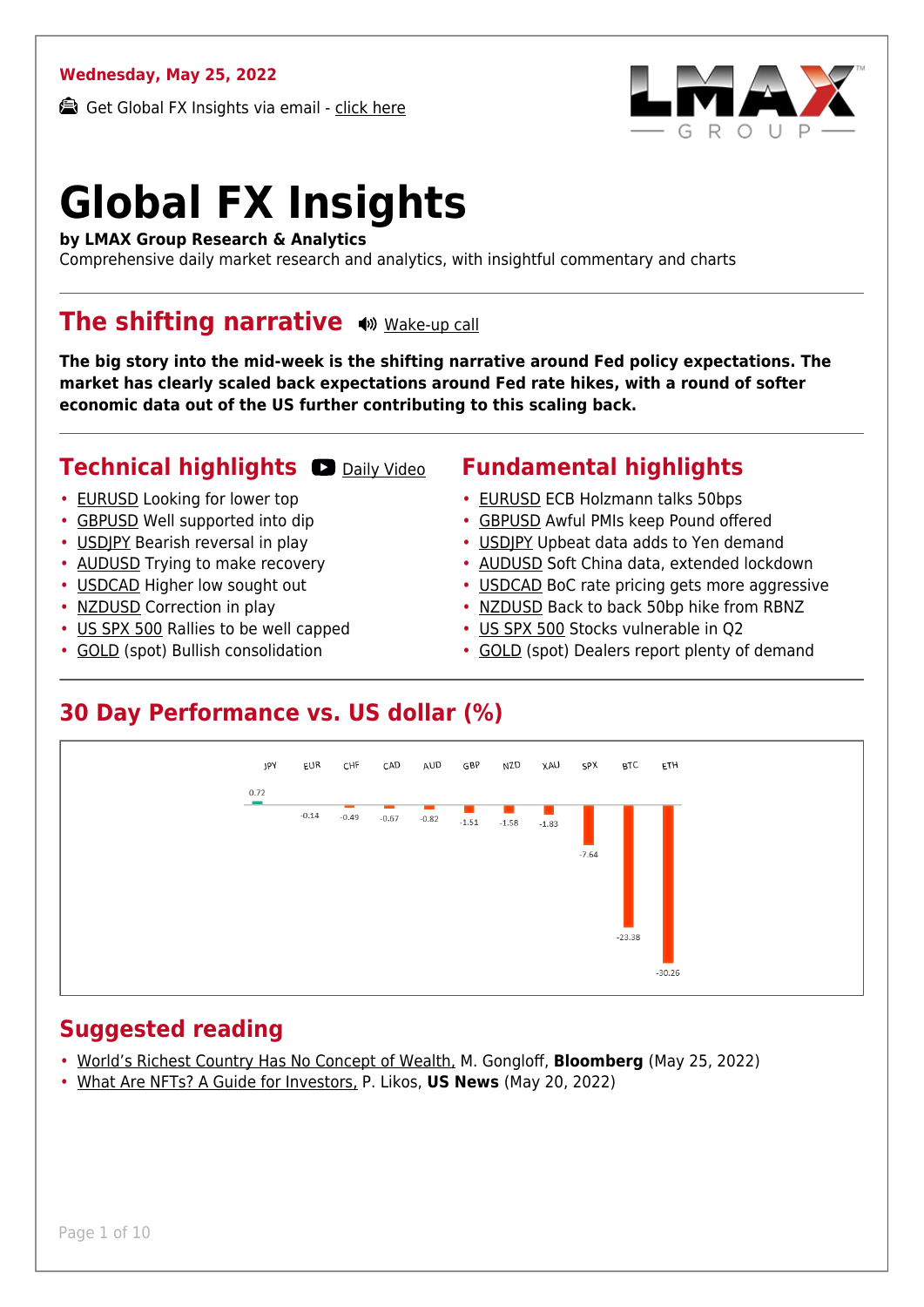#### <span id="page-1-0"></span>**EURUSD – technical overview**

**The market has come under intense pressure** in recent weeks, with setbacks accelerating to retest the multi-year low from 2017. A clear break below 1.0300 now sets up the next downside extension towards parity. At the same time, technical studies have been in the process of unwinding from oversold. But back above 1.1000 would be required at a minimum to take the immediate pressure off the downside.



- **R2 1.0800** Figure Medium
- **R1 1.0749**  24 May high Medium
- **S1 1.0600**  Figure Medium
- **S2 1.0533**  20 May low Strong

## <span id="page-1-1"></span>**EURUSD – fundamental overview**

**ECB President Lagarde pointed to a July rate hike**, while outlining a path out of of negative rates by Q3. ECB Holzmann said a 50bp rate hike in July would be appropriate. Meanwhile, economic data out of the zone has also been impressive this week. Key standouts on today's calendar come in the form of German consumer confidence, German GDP, an ECB Lagarde speech, US durable goods, and the Fed Minutes.

## **EURUSD - Technical charts in detail**

[Watch now](https://youtu.be/KIAuQ9hDSNU)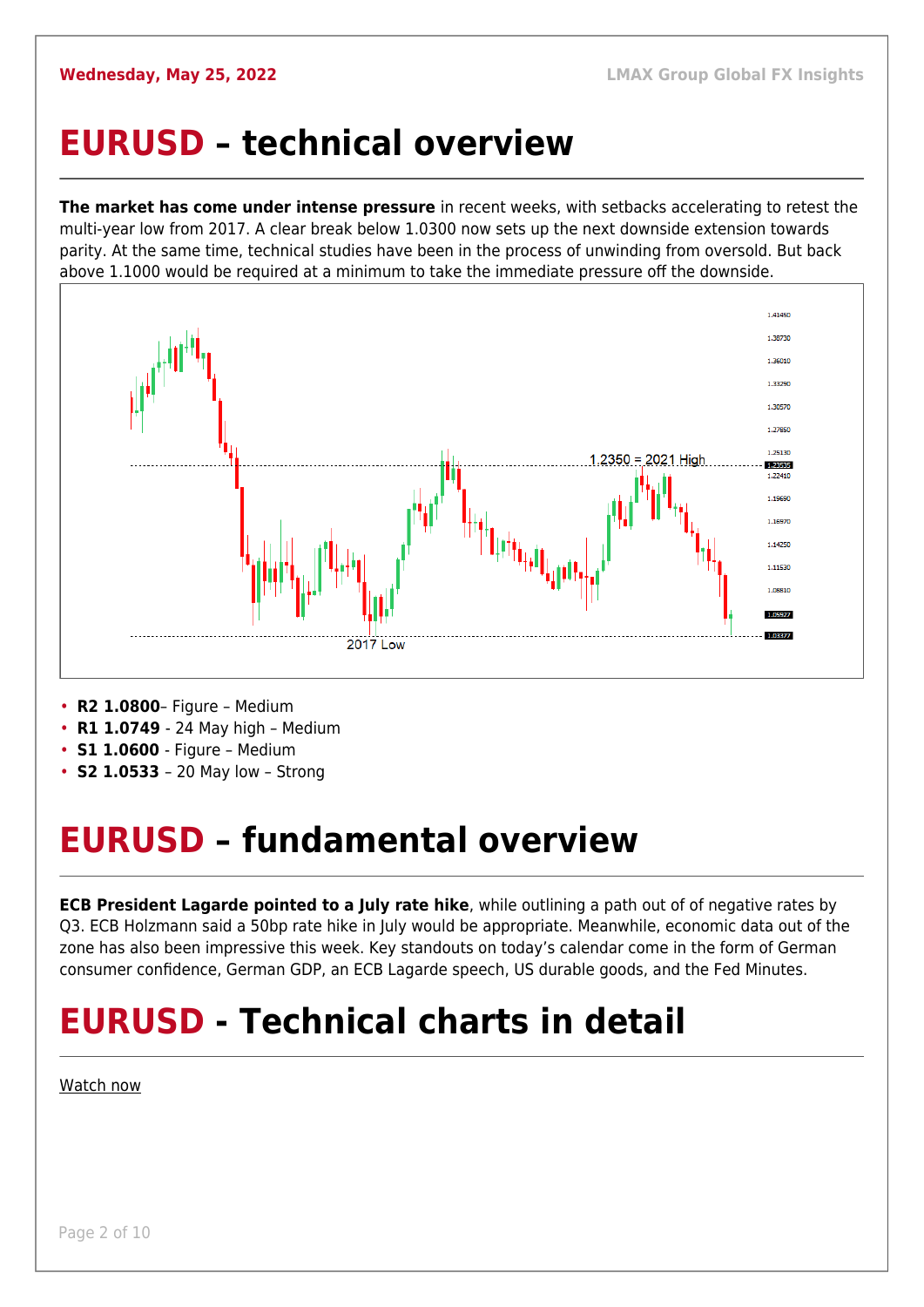#### <span id="page-2-0"></span>**GBPUSD – technical overview**

**The recent drop below 1.2500 has accelerated declines**, with the market firmly focused on next key support in the form of the 2019 low around 1.1960. However, if indeed we do see a test of this level over the coming days, additional setbacks should be very well supported with technical studies highly extended and a bullish reversal anticipated. Back above 1.2640 will be required to take the immediate pressure off the downside.



- **R2 1.2638**  4 May high Strong
- **R1 1.2602**  23 May high Medium
- **S1 1.2314**  17 May low Medium
- **S2 1.2156**  13 May/**2022 low** Strong

#### <span id="page-2-1"></span>**GBPUSD – fundamental overview**

**Though the Pound has benefitted from broad based US dollar selling**, we continue to see underperformance against its peers this week. The price action can be attributed to downbeat comments from BOE Bailey, who appears to be more concerned about growth than inflation, and softer UK data, highlighted by Tuesday's awful PMI reads. Key standouts on today's calendar come in the form of German consumer confidence, German GDP, an ECB Lagarde speech, US durable goods, and the Fed Minutes. [Watch now](https://youtu.be/Lpkiv0nd_5E)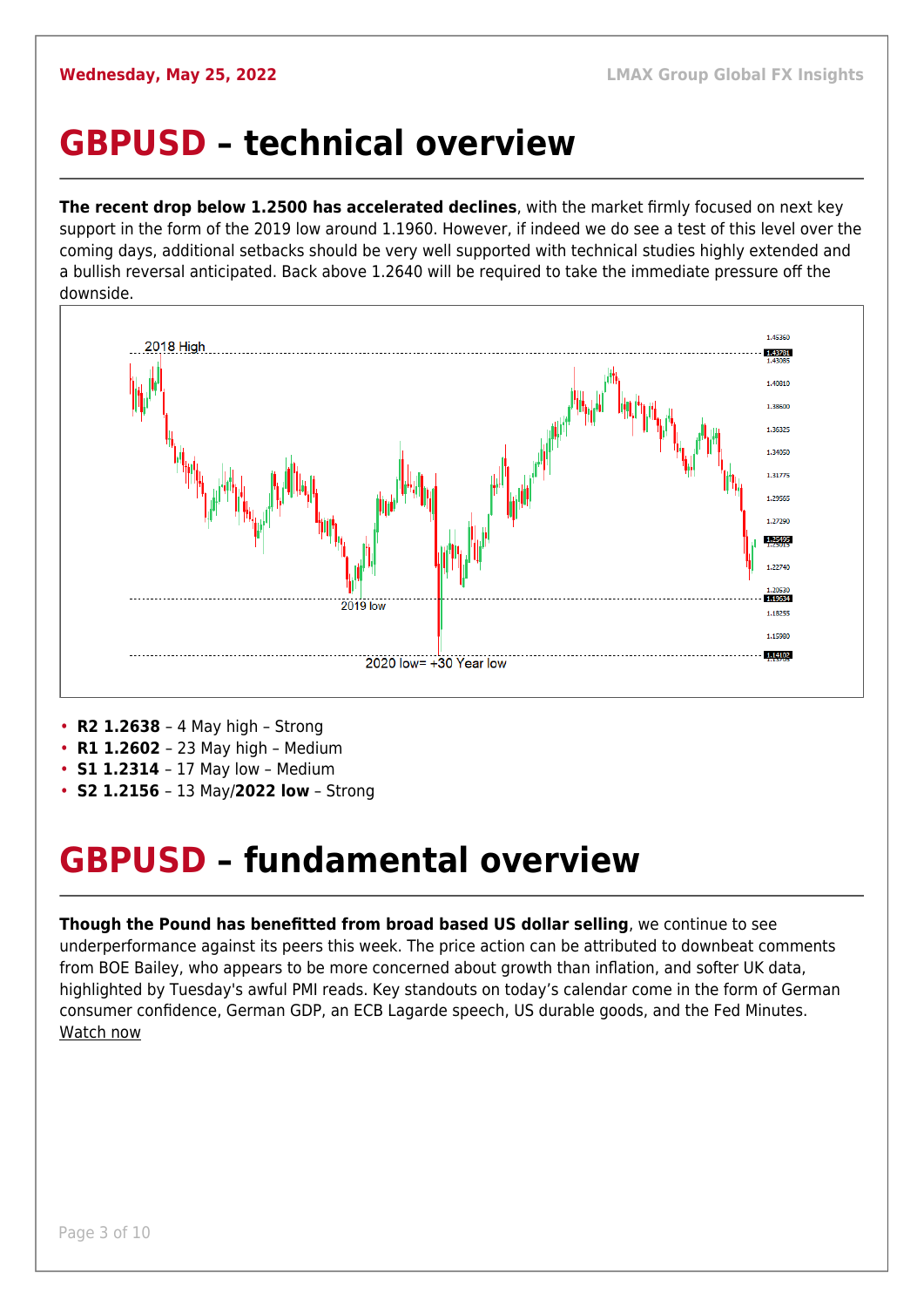## <span id="page-3-0"></span>**USDJPY – technical overview**

**The market has rocketed higher to its highest levels since 2002** after breaking through the 2015 high. Technical studies are however in the process of unwinding from overbought readings, with scope for a sizable correction in the weeks ahead. Look for additional upside from here to be limited to the 130.00 area for now. A break back below 127.00 would confirm the likelihood of a deeper pullback.



- **R2 131.25**  28 April/**2022 high**  Strong
- **R1 129.79**  17 May high Medium
- **S1 126.36**  24 May low Medium
- **S2 126.00**  Figure Medium

## <span id="page-3-1"></span>**USDJPY – fundamental overview**

**We are finally seeing evidence of a Yen** that has perhaps fallen a little too hard and fast on monetary policy divergence between the BOJ and Fed. Instead, recent price action suggests the Yen is still in demand on the back of traditional correlations with risk off flow. We've also seen some Yen demand on solid Japanese data in the form of May composite PMIs and Nationwide department store sales. Key standouts on today's calendar come in the form of German consumer confidence, German GDP, an ECB Lagarde speech, US durable goods, and the Fed Minutes. [Watch now](https://youtu.be/7RmvBqNOdgc)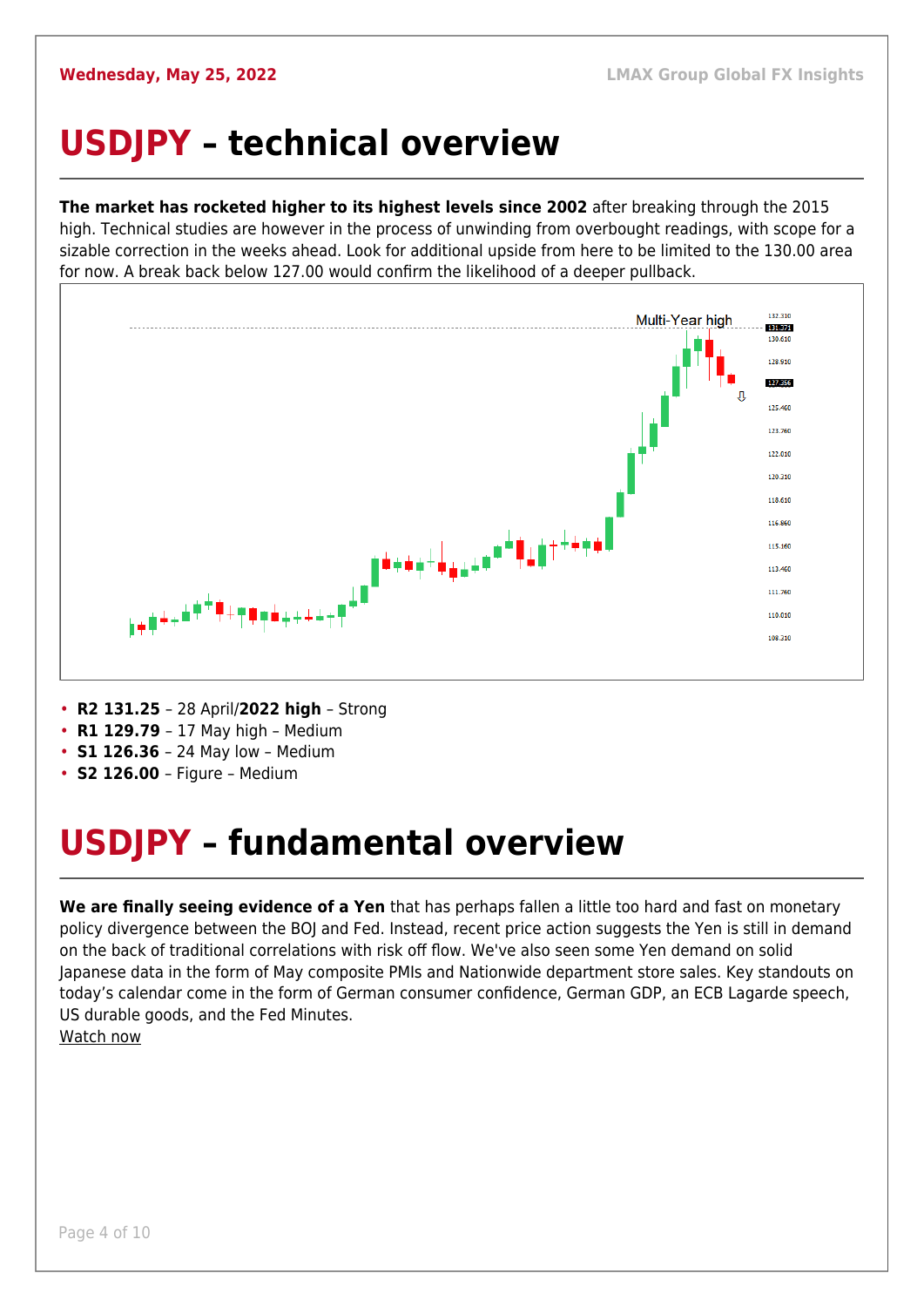#### <span id="page-4-0"></span>**AUDUSD – technical overview**

**The market has dropped back to a critical internal support** level in the form of the 2016 low. A breakdown below this level would open the door for a bearish continuation towards 0.6000. Back above 0.7265 would be required to take the immediate pressure off the downside.



- **R1 0.7266**  5 May high Strong
- **R2 0.7128**  23 May high Medium
- **S1 0.6829**  12 May/**2022 low** Medium
- **S2 0.6733 Monthly low**/January 2019 Strong

## <span id="page-4-1"></span>**AUDUSD – fundamental overview**

**The Australian Dollar has extended its recovery** on the back of better bid equities and commodities. We've also seen Aussie demand after outgoing PM Morrison conceded defeat in Saturday's federal election and resigned, paving the way for Governor-General Hurley to appoint Labor leader Albanese as the new leader. At the same time, renewed offers have emerged into the rally on the back of an extended lockdown in China and softer China PMI reads. Key standouts on today's calendar come in the form of German consumer confidence, German GDP, an ECB Lagarde speech, US durable goods, and the Fed Minutes.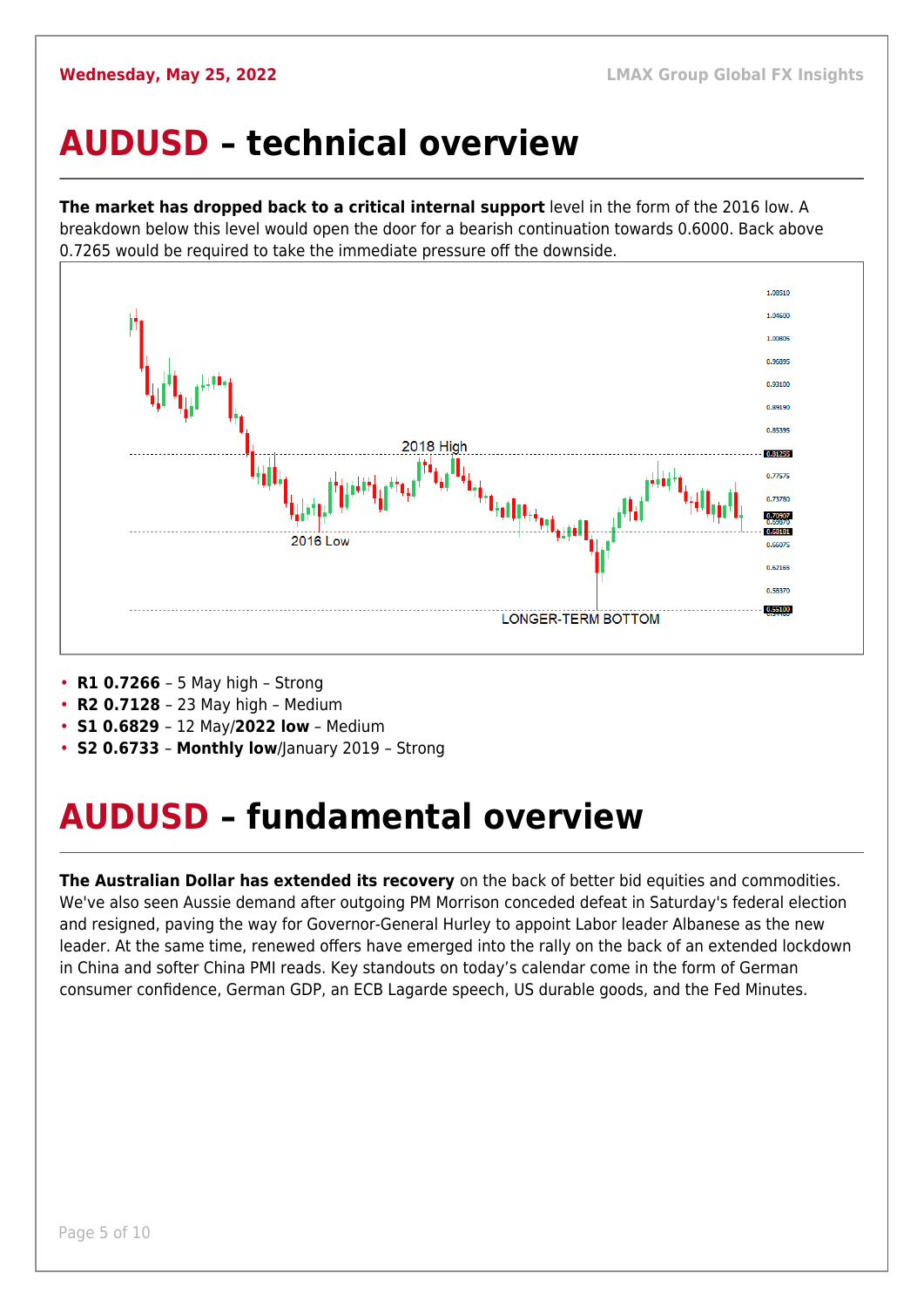#### <span id="page-5-0"></span>**USDCAD – technical overview**

**The latest surge back above 1.3000 ends a period of bearish consolidation** and suggests the market is in the process of carving out a more significant longer-term base. Next key resistance now comes in up into the 1.3500 area. Any setbacks should be very well supported down into the 1.2500 area.



- **R2 1.3077**  12 May/**2022 high** Strong
- **R1 1.2896**  18 May high Medium
- **S1 1.2762**  24 May low Medium
- **S2 1.2714** 5 May low Strong

#### <span id="page-5-1"></span>**USDCAD – fundamental overview**

**Bank of Canada rate hike pricing has become even more aggressive** of late, with the market pricing the possibility of a 75 basis point hike at the upcoming meeting. This along with a recovery in stocks and commodities have been bolstering the Canadian Dollar. Key standouts on today's calendar come in the form of German consumer confidence, German GDP, an ECB Lagarde speech, US durable goods, and the Fed Minutes.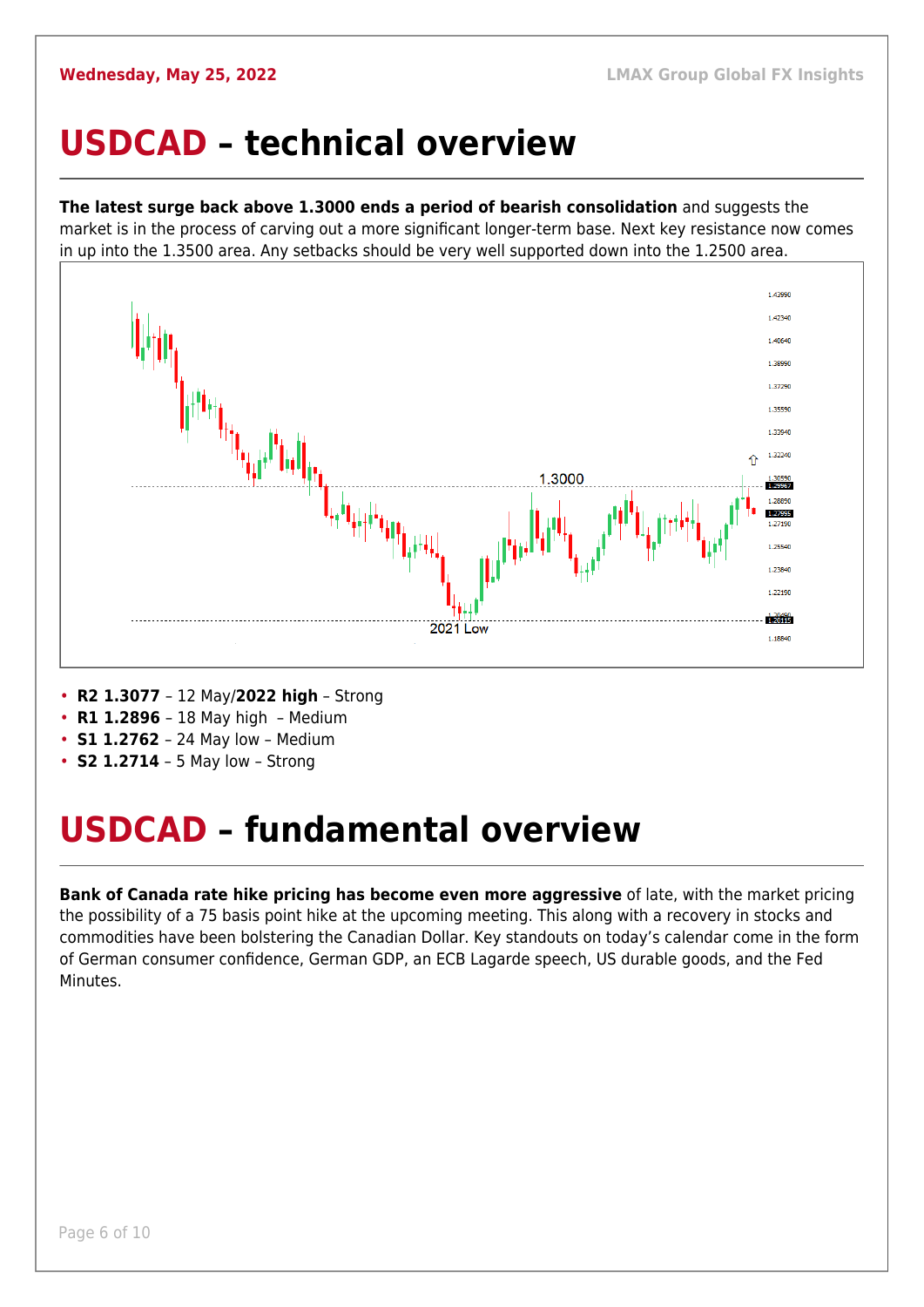#### <span id="page-6-0"></span>**NZDUSD – technical overview**

**The market has been trending lower since topping out in 2021**, making a series of lower highs and lower lows. The focus is now squarely on a retest of the 2015 low which comes in just ahead of 0.6100. Back above 0.6570 would be required to take the immediate pressure off the downside.



- **R2 0.6569**  5 May high Strong
- **R1 0.6514**  25 May high Medium
- **S1 0.6216**  12 May/**2022 low** Medium
- **S2 0.6109 2015 low** Strong

## <span id="page-6-1"></span>**NZDUSD – fundamental overview**

**The New Zealand Dollar has extended its recovery** on the back of a second straight 50bp rate hike from the RBNZ. The OCR now sits at 2% and this was the first time we've seen consecutive 50bp rate hikes from the RBNZ since the OCR was introduced. The RBNZ is now projected rates rising to at least 3.25% by year end. Key standouts on today's calendar come in the form of German consumer confidence, German GDP, an ECB Lagarde speech, US durable goods, and the Fed Minutes.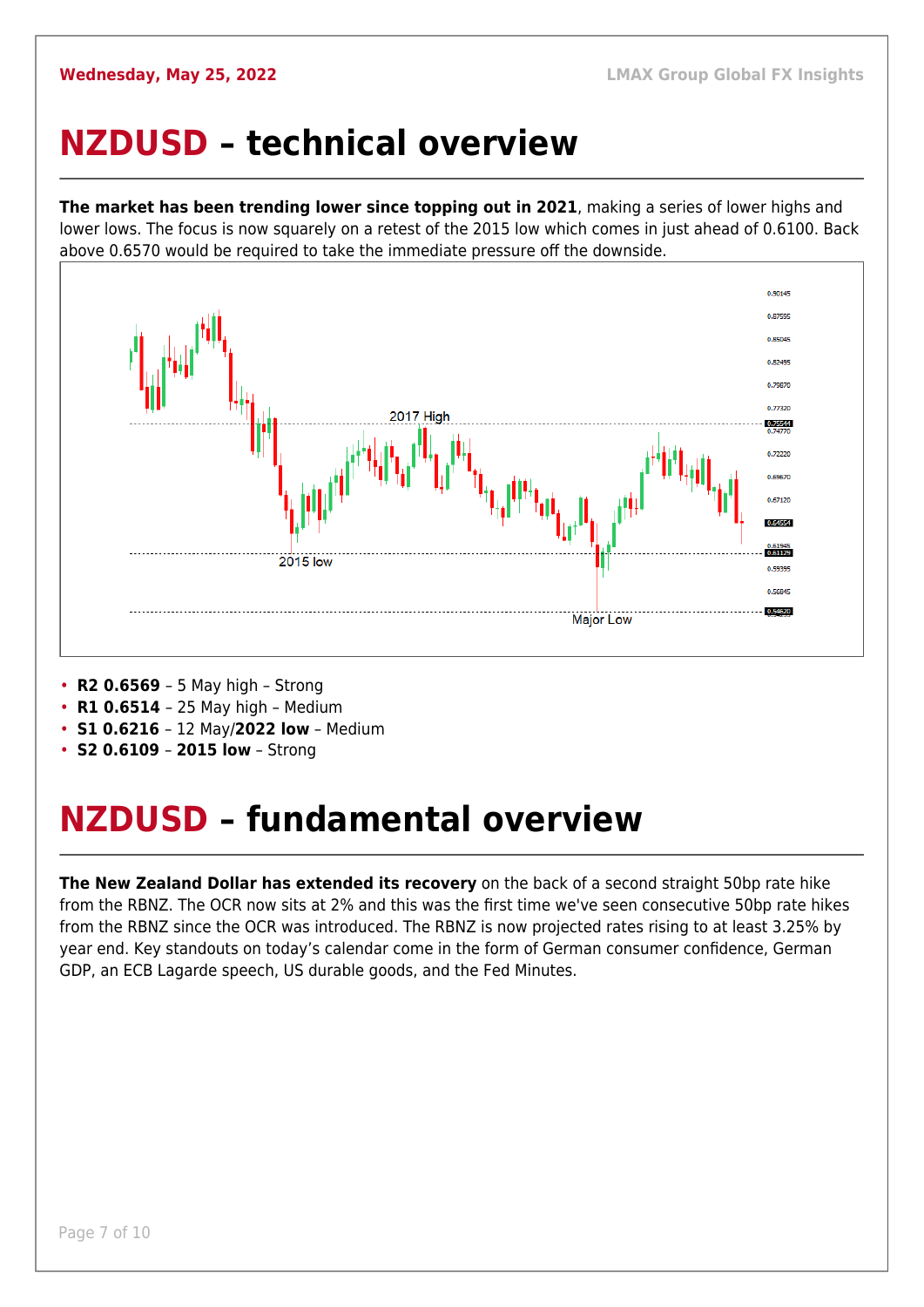#### <span id="page-7-0"></span>**US SPX 500 – technical overview**

**Longer-term technical studies are in the process of unwinding** from extended readings off record highs. Look for rallies to be well capped in favor of lower tops and lower lows. Back above 4,312 will be required at a minimum to take the immediate pressure off the downside. Next major support comes in around 3,400.



• **R2 4312** – 26 April high – Strong

- **R1 4099** 18 May high Medium
- **S1 3811**  20 May/**2022 low** Medium
- **S2 3800**  Round Number Medium

## <span id="page-7-1"></span>**US SPX 500 – fundamental overview**

**With so little room for additional central bank accommodation**, given an already depressed interest rate environment, the prospect for sustainable runs to the topside on easy money policy incentives and government stimulus, should no longer be as enticing to investors. Meanwhile, ongoing worry associated with coronavirus fallout, rising inflation, and geopolitical tension should continue to weigh more heavily on investor sentiment in 2022.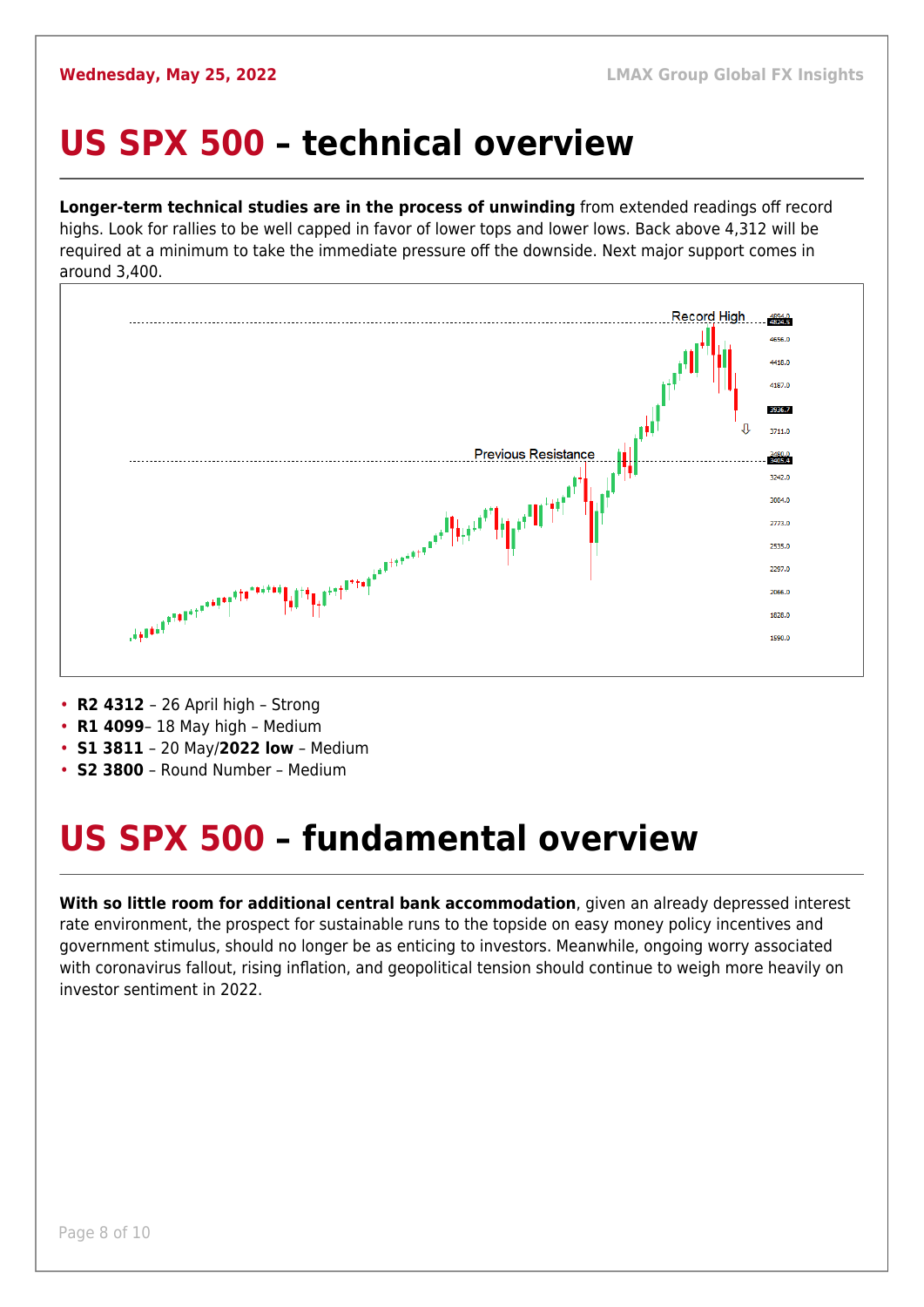## <span id="page-8-0"></span>**GOLD (SPOT) – technical overview**



• **R2 1999** – 18 April high – Strong

• **R1 1920** – 29 April high – Medium

• **S1 1800** – Round number – Medium

• **S2 1787** – 16 May low – Medium

## <span id="page-8-1"></span>**GOLD (SPOT) – fundamental overview**

**The yellow metal continues to be well supported on dips** with solid demand from medium and longerterm accounts. These players are more concerned about exhausted monetary policy, extended global equities, coronavirus fallout, inflation risk, and geopolitical tension. All of this should keep the commodity well supported, with many market participants also fleeing to the hard asset as the grand dichotomy of record high equities and record low yields comes to an unnerving climax.